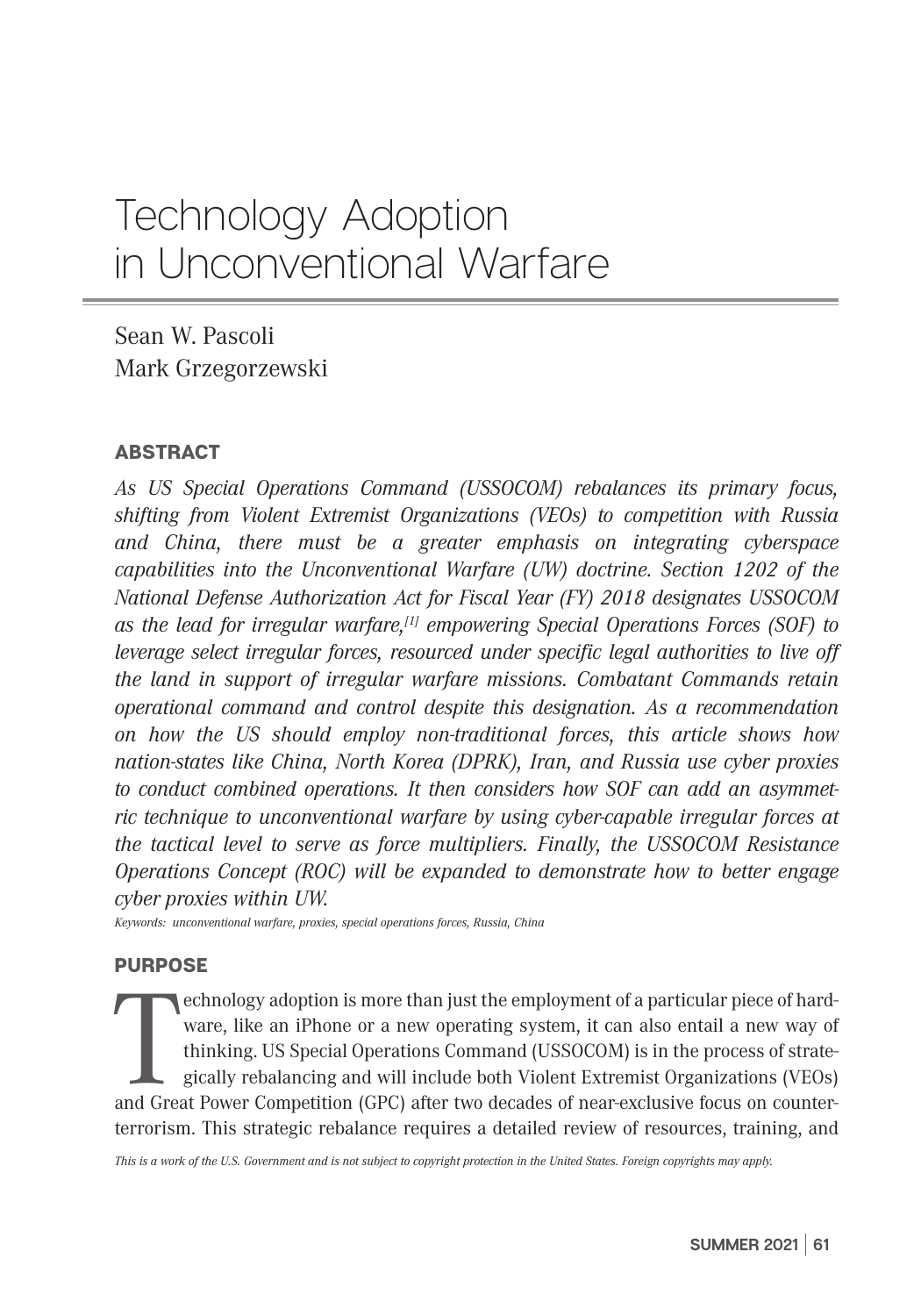

Sean Pascoli, a member of the Marine Corps Forces Cyberspace Command (MARFORCYBER) Cyber Operations-Integrated Planning Element (CO-IPE) at United Special Operations Command (USSOCOM), serves as the Cyber Exercise Branch Chief in the J3-Joint Collective Training Branch. He retired after twenty-four years in the Marine Corps and transitioned into a second career as a cyber planner. A University of Chicago graduate (1990) with a BA in Political Science and two master's degrees from the University of South Florida (USF) in Cyber Intelligence and Cybercrime, Mr. Pascoli also holds graduate certificates from USF in Information Assurance and Digital Forensics. His area of academic focus is the nation-state use of cyber surrogates and proxies.

doctrine as a result of the national security paradigm returning to nation-states and deterring near-peer adversaries. As a result, the US Government (USG) now employs the full-spectrum of information operations to compete in the gray space between peace and armed conflict. To adapt and compete, USSOCOM must become more versatile and resourceful in applying limited assets and resources to this fight. Pointing to the need to adapt, the Theater Special Operations Command Manning Review found that a core USSOCOM mission that should be re-invigorated and implemented in several Geographic Combatant Command Campaign plans is Unconventional Warfare (UW).[2]

 The Joint Staff defines UW as "activities conducted to enable a resistance movement or insurgency to coerce, disrupt or overthrow a government or occupying power by operating through or with an underground, auxiliary and guerrilla force in a denied area."[3] A critical, detailed USSOCOM planning document for applying UW is the Resistance Operating Concept, which is a reflection on the past in that it addresses the need for countries to resist against occupation, just as Eastern Europe did during the Cold War.

This new breed of Russian threat, hybrid and unconventional, violent and non-violent, has forced USSO-COM to look for a different approach in this space since the doctrines of combined arms maneuver, counterterrorism, and counterinsurgency may no longer apply.[4] The Kremlin's view of warfare views the human mind as the key terrain which means the next war will be won in the information domain by psychological warfare.[5] To win here, Russia will deploy its less robust conventional forces only when absolutely necessary.[6] Instead, Russia will focus its resources by forcing its adversary's military and citizens to respond to the attacker and expend its own resources.[7] In response, USSOCOM's answer to this "new" Russian way of war is the Resistance Operations Concept (ROC); a new interpretation of the centuries-old theory of UW.[8]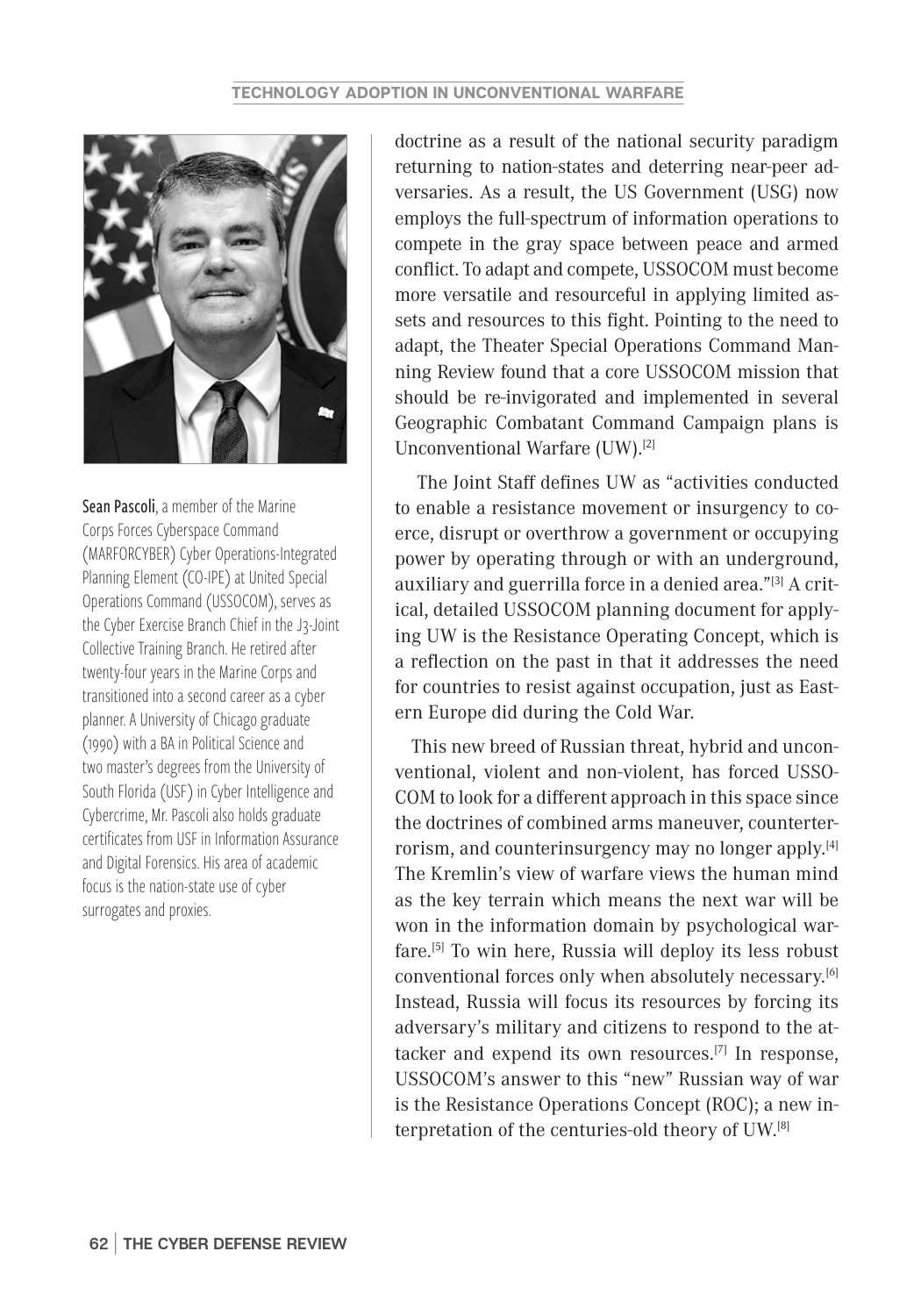

Dr. Mark Grzegorzewski, a Resident Senior Fellow at Joint Special Operations University (JSOU) currently focused on researching cyberspace operations and artificial intelligence (AI). He is recently published in *Special Operations Journal* on "Demystifying Artificial Intelligence through DoD Education" and also "Supporting Resistance Movements in Cyberspace." He also has a chapter in an edited volume titled "Russian Cyber Operations: The Relationship Between The State And Cyber Criminals." He created JSOU's *Quick Look* series with a publication on AI, and a forthcoming *Quick Look* piece on Cryptocurrency. Dr. Grzegorzewski holds a Ph.D., M.A., and B.A. in Political Science from the University of South Florida, along with a graduate certificate in Globalization Studies.

#### *ROC Needs More "Cyber"*

The Resistance Operating Concept was established to support the Eastern European members of the North Atlantic Treaty Organization (NATO): Estonia, Latvia, and Lithuania. These countries are attempting to withstand Russia's increasing aggression to reclaim its former territories: it uses various methods of hybrid warfare, combined with its advantage of interior lines to quickly seize the Baltic countries. These three countries are vulnerable as they are part of the former Soviet Union. Short of the ability to resist, these Eastern European states are threatened by Russia's operational dexterity and the lack of a large Europe-based US conventional force to credibly deter aggression.<sup>[9]</sup> As Estonia, Latvia, and Lithuania lack a readily available counter to Russia's aggression, the Resistance Operating Concept supports them by addressing the inadequacies of the conventional military, national defense planning and preparation by supporting a Total Defense model where the citizenry is the primary actor instead of the government.<sup>[10]</sup> Of relevance for SOF to consider, perhaps given that the citizen is at the center of this model where they must always be prepared for invasion, the Resistance Operating Concept perhaps should be known as the Persistence Operating Concept.

Total Defense is ideally suited for countries who share a border with hegemonic powers, and "includes all the necessary activities to prepare a nation for conflict in defense of its independence, sovereignty, and territorial integrity; and consists of both civil and military defense."[11] It encompasses all societal functions needed to mobilize the support necessary to defend the nation and its territorial integrity against armed attack.[12] USSOCOM's support to Baltic resistance would primarily consist of Special Forces Operational Detachment-Alpha, or A-Teams,<sup>[13]</sup> executing UW campaigns by employing proxies to enable the resistance in a contested area.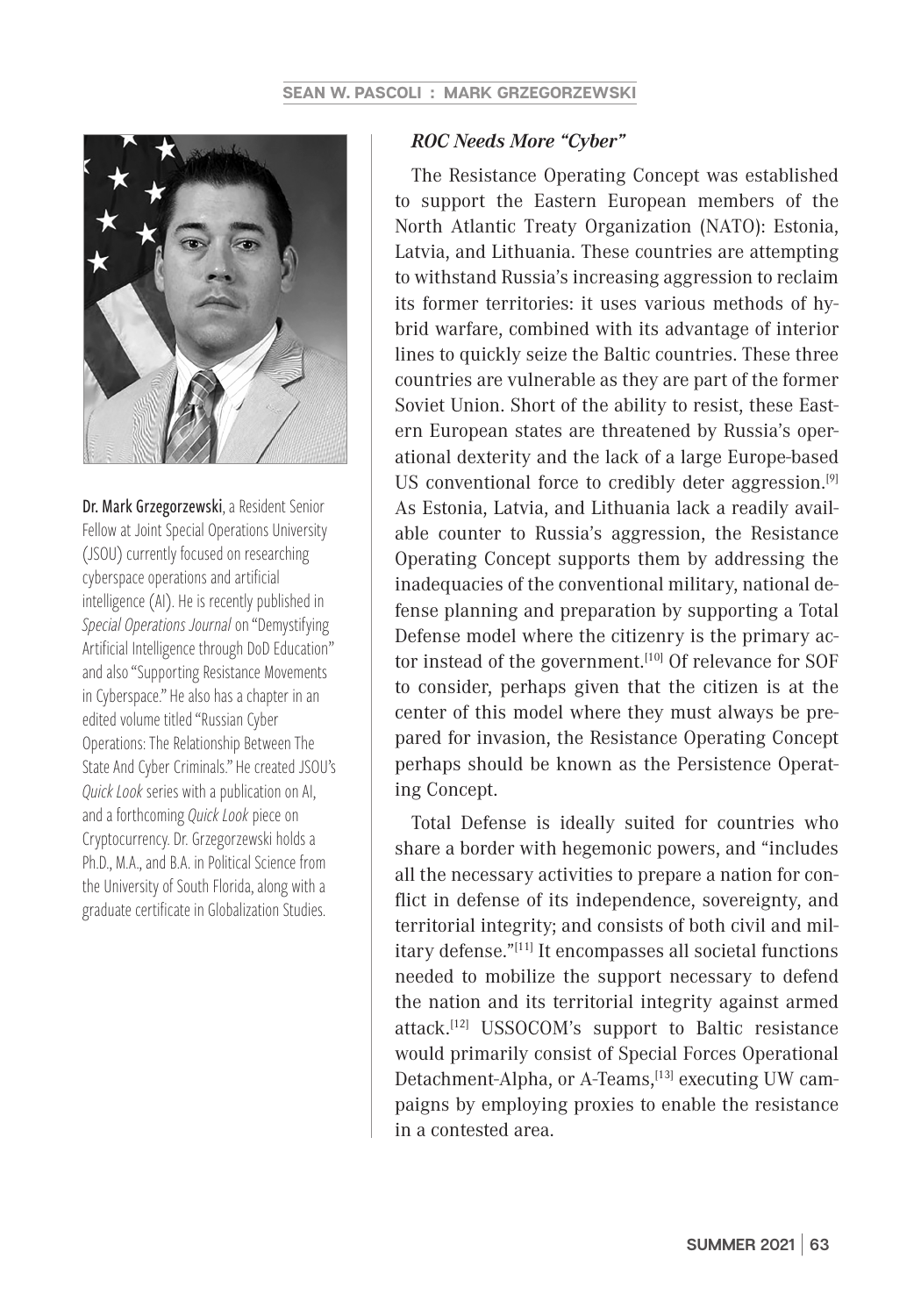But the current ROC, insofar as deployable UW cyberspace tools, is virtually non-existent in SOF A-Teams, due to several reasons ranging from capabilities to capacity, as well as risk aversion and ignorance of authorities. Currently, A-Teams are insufficiently prepared to conduct cyber operations. To task an A-team with such a mission would be a significant leap forward, but would also be very dangerous. Yet, far too often authorities are cited to excuse inaction in cyberspace. The 2018 National Cyber Strategy,<sup>[14]</sup> the 2018 National Defense Authorization Act (NDAA), and the 2021 NDAA Section 1299, Functional Center for Security Studies in Irregular Warfare)<sup>[15]</sup> all point to a maturation of public cyber policy relating to SOF forces. This flood of newly published unclassified national-level strategy and policy documents empowers SOF to act within its mission set.

This deficiency can be mitigated by taking a page out of Russia and China's playbooks and employing cyber proxies that can effectively impose costs on the adversary.<sup>[16]</sup> Cyber proxies serve as intermediaries that conduct or directly contribute to an offensive cyberspace action that is either actively or passively enabled by a beneficiary.<sup>[17]</sup> Fiscal authority exists to leverage select foreign forces in support of irregular SOF warfare missions, and cyber forces can be employed by A-Team forces.

# *Cyber Proxies and SOF*

One DoD concern may be that cyber-capable irregular forces can employ unsanctioned cyber operations that pose an unacceptable risk for senior leaders. Nothing prevents the use of kinetic capabilities that cause serious physical damage, but some DoD senior leaders still see cyberspace operations as a bridge too far in UW campaigns. The DoD must overcome this unfounded fear that cyberspace operations should be reserved for existential, strategic threats against the US so that these capabilities can be normalized in all DoD operations that have signed Execute Orders. Many nations, including the US' biggest adversaries—China, Russia, Iran, and North Korea—have normalized the use of cyber proxies with great success.<sup>[18]</sup> As such, SOF should be wargaming these new tradecraft methods and techniques to prepare our Forces to conduct combined operations against our adversaries in the multiple domains where they now confront us.

Including cyber-capable irregular forces as integral to SOF principles of support to UW is not an intellectually heavy lift and has the second- and third-order effects of protecting the US from its adversary's ability to conduct cyber-attacks by causing them to focus inward on domestic security, and lose trust in their cyber proxies, thereby allowing the US to maintain its technological edge in the cyber domain.<sup>[19]</sup> The effectiveness of an insurgency is well known to the DoD, especially SOF, which for over two decades has fought to overcome various insurgencies in Afghanistan and Iraq—insurgencies that massively drained US human and financial resources. Embedding a cyber component or line of operation within the ROC would result in the cyber proxy serving as a force multiplier in any UW campaign. For example, supporting cyberspace UW/ROC by enabling infrastructure and networks, used by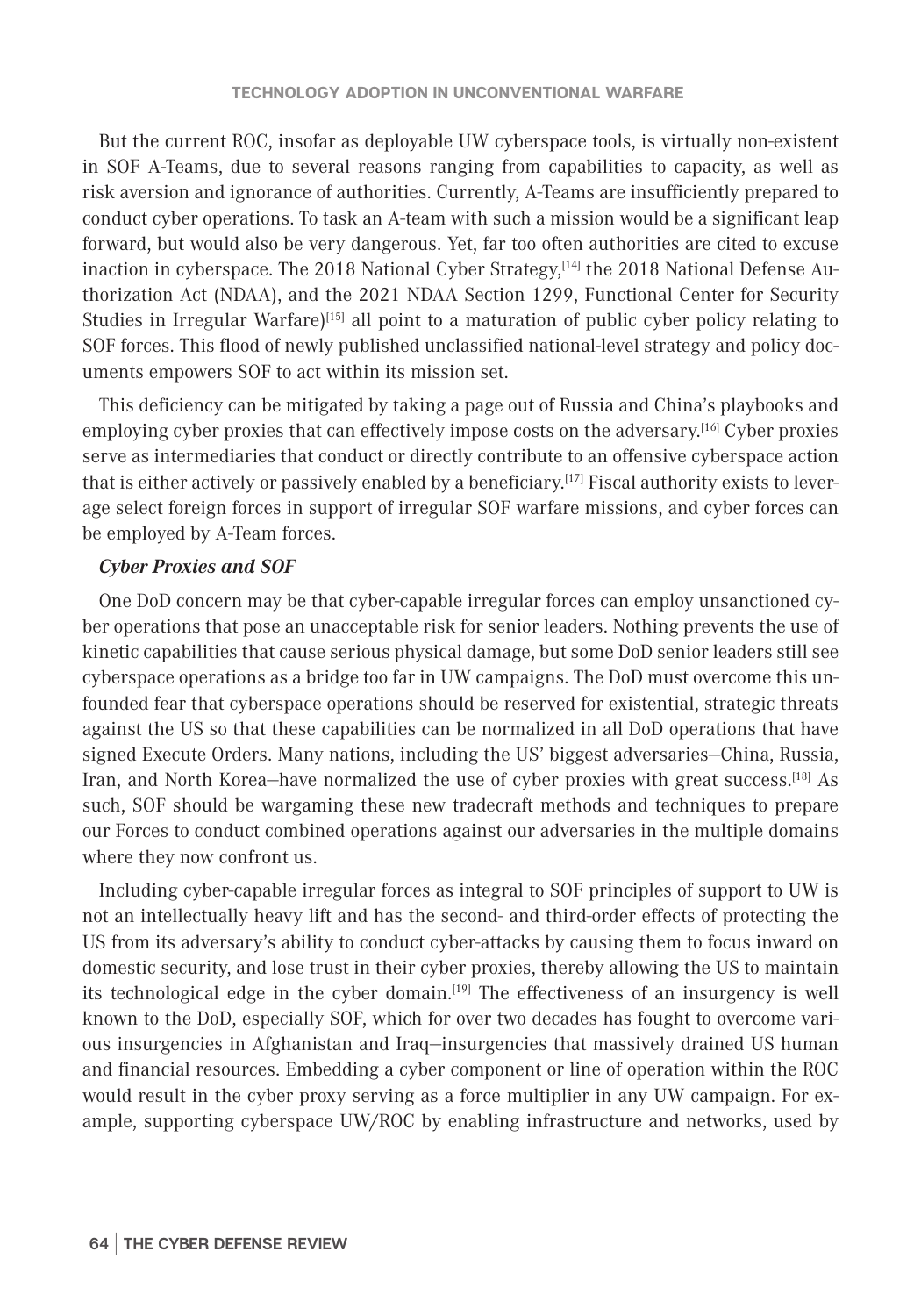hacktivists and other wired individuals in an occupied Baltic country, would force Russia to look inward and drain its capabilities and capacity to fight a digitally enabled insurgency. By enabling infrastructure and networks, they could be used for either commercial or military purposes so only the intention of use changes, not the infrastructure. Such distractions would erode the adversary's ability to conduct external cyberspace operations or otherwise attack American targets. A cyber-enabled UW campaign in Eastern European countries would enable SOF cyber proxies to enhance the overall UW/ROC campaign plan.

#### *It's High Time to Implement Cyber UW*

Cyber-enabled UW is not a new concept. Among the Special Forces practitioners who have published on the topic, the foremost advocate has been COL(Ret.) Patrick Duggan. He was the first to propose sending UW pilot teams into cyberspace.<sup>[20]</sup> Duggan envisioned these teams as influencing the environment by targeting social media networks, deploying UW pilot teams that essentially lived off the land by employing dual-use commercial technologies, indigenous equipment, and local networks of influence. Once the environmental conditions were established locally, these UW pilot teams could influence social media's gray and dark networks from their home base. Duggan correctly notes the ability of UW pilot teams is constrained only by their authorities. This remains a hurdle, even though some authorization has in recent years been pushed down to the operational levels, as some Commanders remain reticent to delegate as advocated by Duggan, given the unintended operational effects that sometimes materialize with social media operations.

Duggan also urges the use of cyberspace capabilities to be employed in Special Warfare (foreign internal defense, UW, and counterinsurgency).<sup>[21]</sup> Special Forces (SF) in Duggan's view could exploit cyberspace to identify, assess, and evaluate resistance leaders and capabilities, and otherwise better understand the environment in which they are operating. Once armed with the proper infrastructure and an operational mission, these Cyber UW pilot teams could also deploy to the physical environment and further nurture relations with resistance forces.

Duggan persists in arguing for man-machine teaming in UW, urging the DoD to keep pace with its competitors and increase the use of emerging technology, including 3-D printing during operations.<sup>[22]</sup> He also promotes cyber-enabled UW financial warfare, using cyberspace to distort the price of goods, and SOF's ability to compromise the confidentiality, integrity, and availability of open adversary networks using cyber tools. One challenge Duggan briefly addresses without elaboration is the potential effect of man-machine teaming micromanaging tactical actions from operational level commands in the same way that the telegram was used to micromanage during World War I. This remains a valid concern today and requires continued attention to balance between a Commander's need to know with operational flexibility.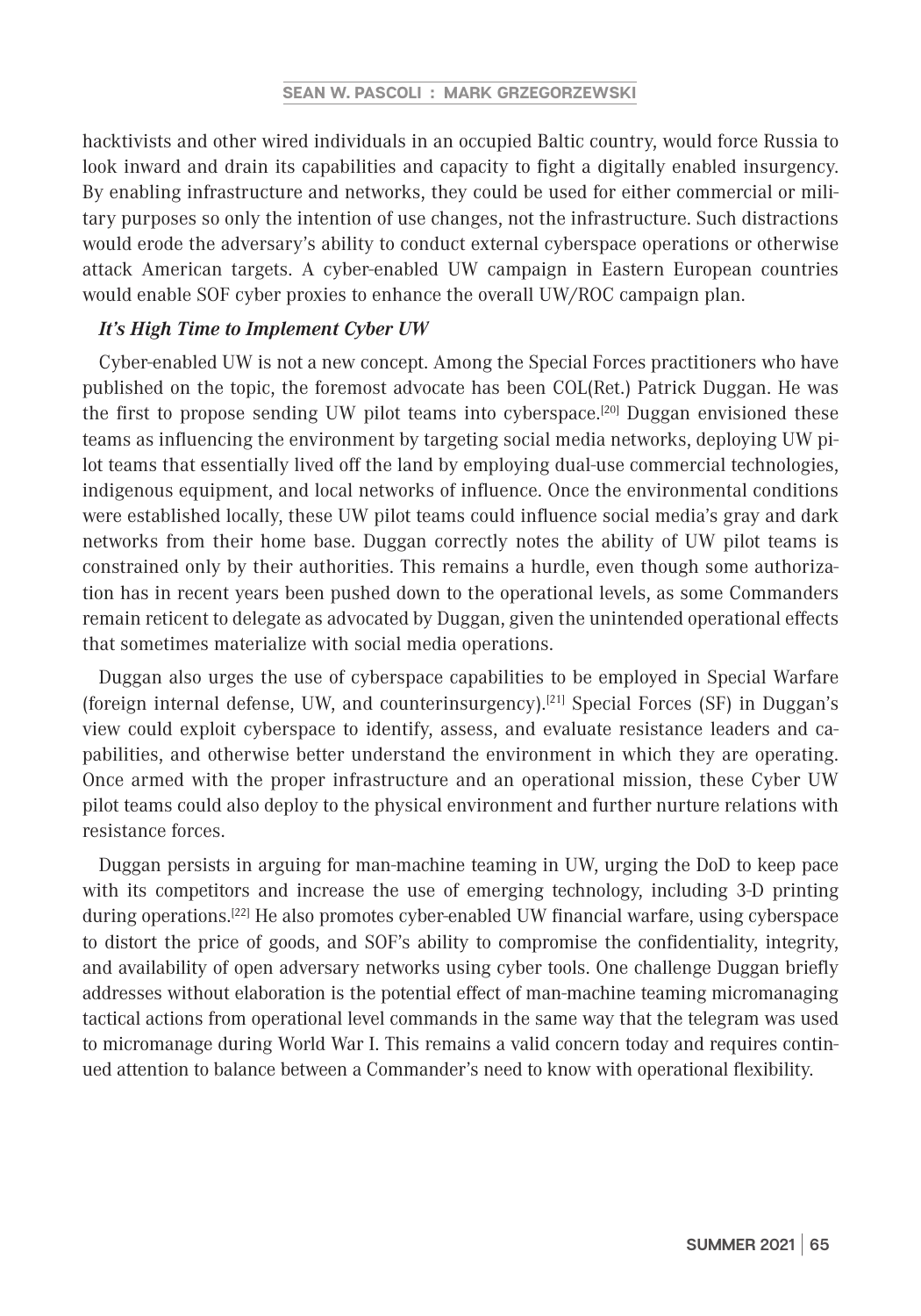Duggan also argues the DoD must recognize that the character of conflict is changing, and SOF is perfectly suited to operate in cyberspace given that cyber-warfare is essentially human-warfare and SOF specializes in the human domain.<sup>[23]</sup> Employing SOF's light footprint and unconventional mindset in the cyber domain provides the DoD with another tool in its deterrence strategy. As such, SOF must continue to understand an adversary's environment, including factors that drive its behavior and each society's relationship with information. SOF can then exploit these insights and thereby divert the adversary inward.

Agreeing with Duggan's arguments, Benjamin Brown in 2018 called for the creation of a "CYBERSOC" (Cyber Special Operations Command), nested within USSOCOM, arguing the need for cyber operators to support special operations.<sup>[24]</sup> Thus, CYBERSOC would support the twelve special operations core activities and conduct its own missions with cyber as the primary line of effort. Brown and Duggan agree that cyberspace overlaps with the human domain, making SOF ideally suited to take on the cyberspace special operations mission set.

COL (Ret.) Brian Petit, another former US Army Special Forces practitioner, envisions a role for SOF in cyberspace via social media.[25] He sees social media and the way it can enable unconventional warfare an essential part of any UW campaign. The social media environment reflects reality in some ways and SOF can use this space to identify resistance potential and could conceivably support a resistance movement. This could include amplification of social media messages, providing communications equipment, creating social media accounts, and even influencing messaging. To Petit, SOF's role in social media should always be set to "on," whether gathering targeting data or shaping/suppressing information.

This discussion contributes to UW cyber literature by explaining how a new actor, cyber-capable irregular forces, could work with UW forces, and builds upon the ideas from the Resistance Operating Concept. Concepts of resistance movements and unconventional forces are imperfect fits, and only one of many types of social movement that unconventional warfare supports and leverages. Yet the insertion of more cyberspace capabilities into UW writ large will give SOF greater impact in navigating revolutionary and insurgent social movements.

## *Cyber-Capable Irregular Forces*

As Russia seeks to gain influence in cyberspace, the DoD has been directed to engage in cyberspace more robustly below the level of armed conflict. Cyber proxies mitigate attribution concerns and allow DoD to execute offensive cyberspace operations. For some time now, Russia, China, Iran, and North Korea have conducted joint operations with cybercriminal elements that mask their nation-state activities, and countering these activities in-kind it would be a force multiplier for UW campaigns.<sup>[26],[27]</sup>

Their label as criminals of course poses challenges for DoD to leverage cybercriminals to counter enemy behavior, without attribution. That said, the definition of crime varies widely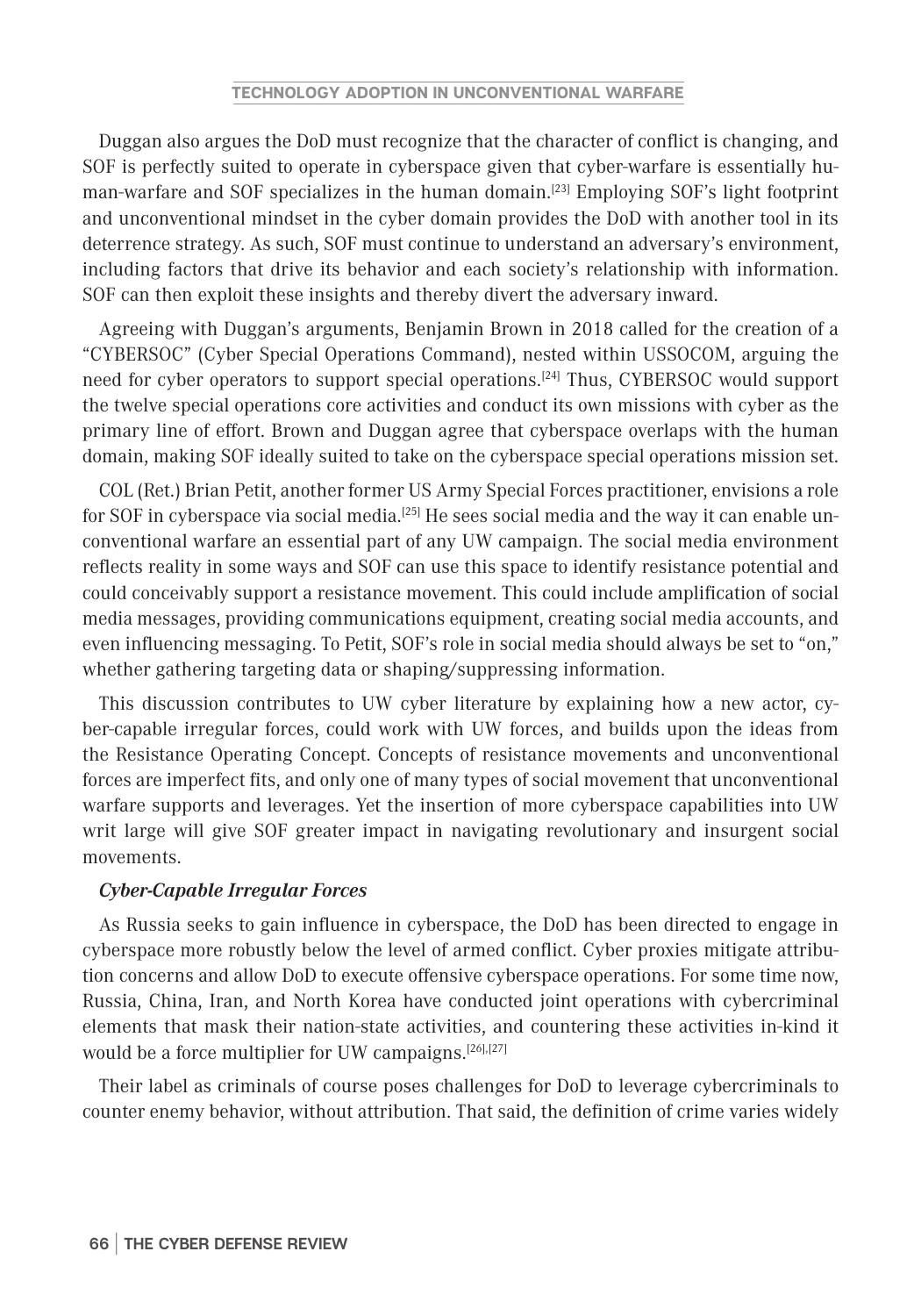in different countries. For example, individuals pushing back against a corrupt regime or exposing wrongdoing could be labeled as criminals. Therefore, working with these cyber-capable irregular forces would serve as an agile, responsive UW force that could effectively degrade threat actions below the level of armed conflict. By identifying, assessing, and evaluating these forces during the preparation phase, SOF-enabled infrastructure and networks in a UW cyberspace campaign could help counter Russian aggression in Eastern Europe.

## *Where Should Cyber Fit?*

The seven phases of SOF support to UW (see Figure below) serve as an intellectual framework for UW cyber activities and operations and are easily adaptable to the cyber domain and a cyber-enabled ROC.<sup>[28]</sup> These phases will not always run sequentially. Indeed, operators will move in all directions among the UW phases and sometimes even operate multiple phases simultaneously.



Figure 1. Seven Phases of Unconventional Warfare

## **1. Phase I Preparation**

- **a. Physical Domain:** Resistance and external sponsors conduct psychological preparation to unify the population against the occupier and prepare the population to accept US support.
- **b. Cyber Domain:** Analyze online information environments; ask how the society influences and responds to social media; identify online opposition groups in target countries. Include hacktivists, peacefully opposed organizations, university computer clubs, and cybercriminals. Examine the online environment; identify risks to mission and threats to the occupying force (including leverageable dissidents within the occupying force). Determine (a) cyber-capable irregular force access to occupier's open networks, and (b) available open-source and living-off-the-land tools<sup>[29]</sup> for resistance force to leverage against the occupier.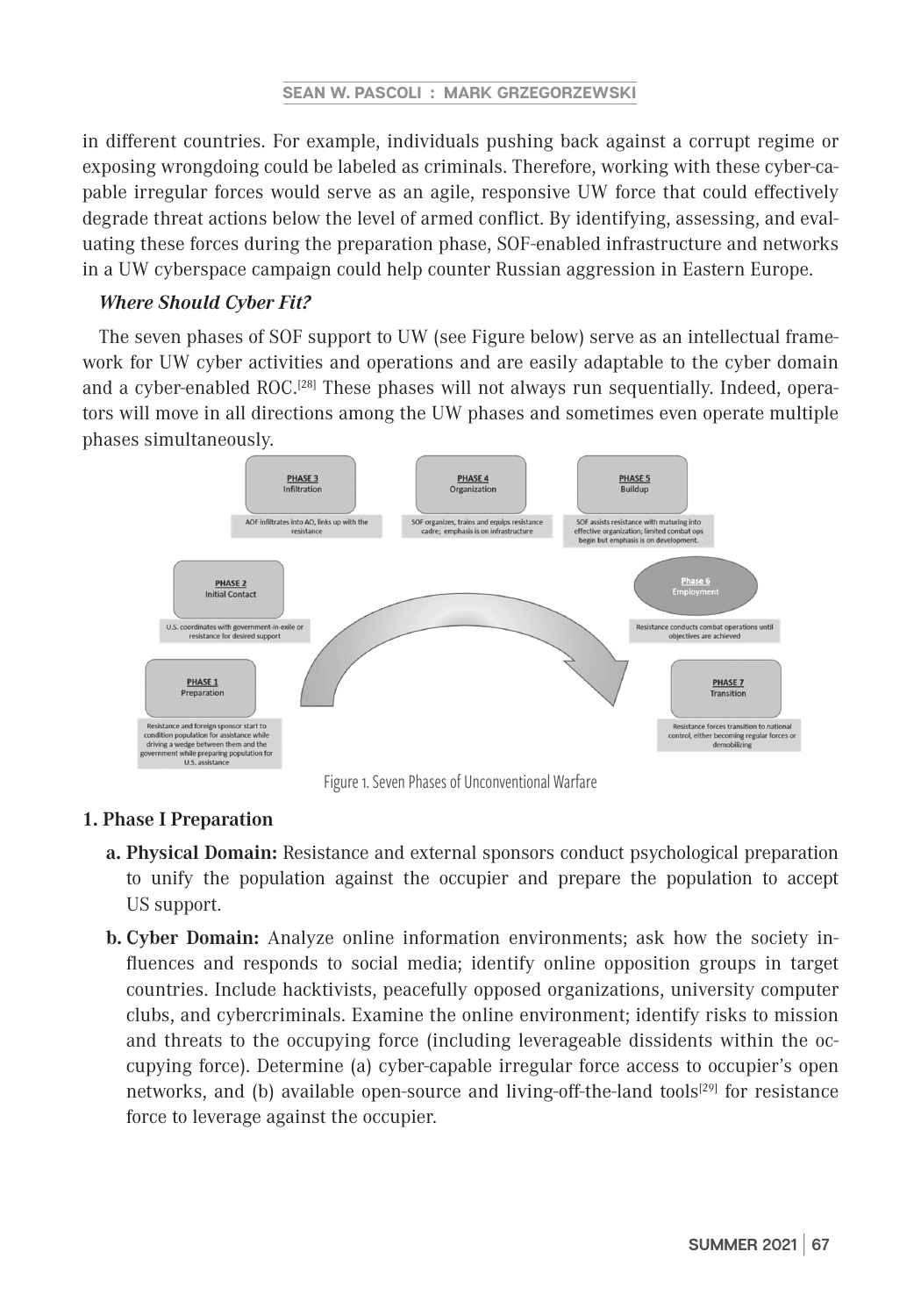# **2. Phase II Initial Contact**

- **a. Physical Domain:** US agencies coordinate with allied governments-in-exile or resistance leaders for needed US support.
- **b. Cyber Domain:** Establish contact with hacktivist leaders and online elements through forums and chatrooms; demonstrate technical ability to support cause. Use clandestine methods and applications (i.e., virtual private network (VPN), the onion router (TOR), disposable e-mail accounts, etc.) to reach cyber-proficient opposition. Use overt methods and applications to reconnoiter networks connected to the Internet of Things.[30]

# **3. Phase III: Infiltration**

- **a. Physical Domain:** SOF infiltrates into the operational area, establishes communications with its base, and contacts resistance organization.
- **b. Cyber Domain:** Phase II and III combine in the cyber domain since infiltration can be digital until trust is developed to enable contact in the physical domain. Infiltration is also an infrastructure-specific effort that maintains traffic anonymity into the area of operations and contacting hacktivist leadership. This phase may also include the introduction and coordination of the cyber proxy and the physical proxy, (if not one and the same). SOF and cyber-capable irregular force communication can be conducted via ad hoc wireless, meshed networks.<sup>[31]</sup>

# **4. Phase IV: Organization**

- **a. Physical Domain:** SOF organizes, trains, and equips resistance cadre with an emphasis on developing infrastructure.
- **b. Cyber Domain:** Provide communication methods or forums for hacktivists to conduct Command & Control (C2) and receive guidance, capabilities, and training from SOF cyber, potentially including Force Protection (ForcePro) and use of open-source intelligence (OSINT) for targeting. SOF can transfer money to the cyber-capable irregular forces via an obscured ledger cryptocurrency that conceals the sponsor. SOF can also provide various 3-D printable designs that the cyber-capable irregular forces could employ and identify dual-use technologies.

# **5. Phase V: Buildup**

- **a. Physical Domain:** SOF assists cadre expansion into an effective resistance organization; while emphasis is development, limited combat operations may be conducted.
- **b. Cyber Domain:** Provide offensive cyber capabilities training and limited system and target information to increase capability and capacity to achieve desired outcomes. Have proxy forces find open-source code, as well as code and tools from dark-net hacker marketplaces, for cyber-capable irregular force use. Work with cyber-capable irregular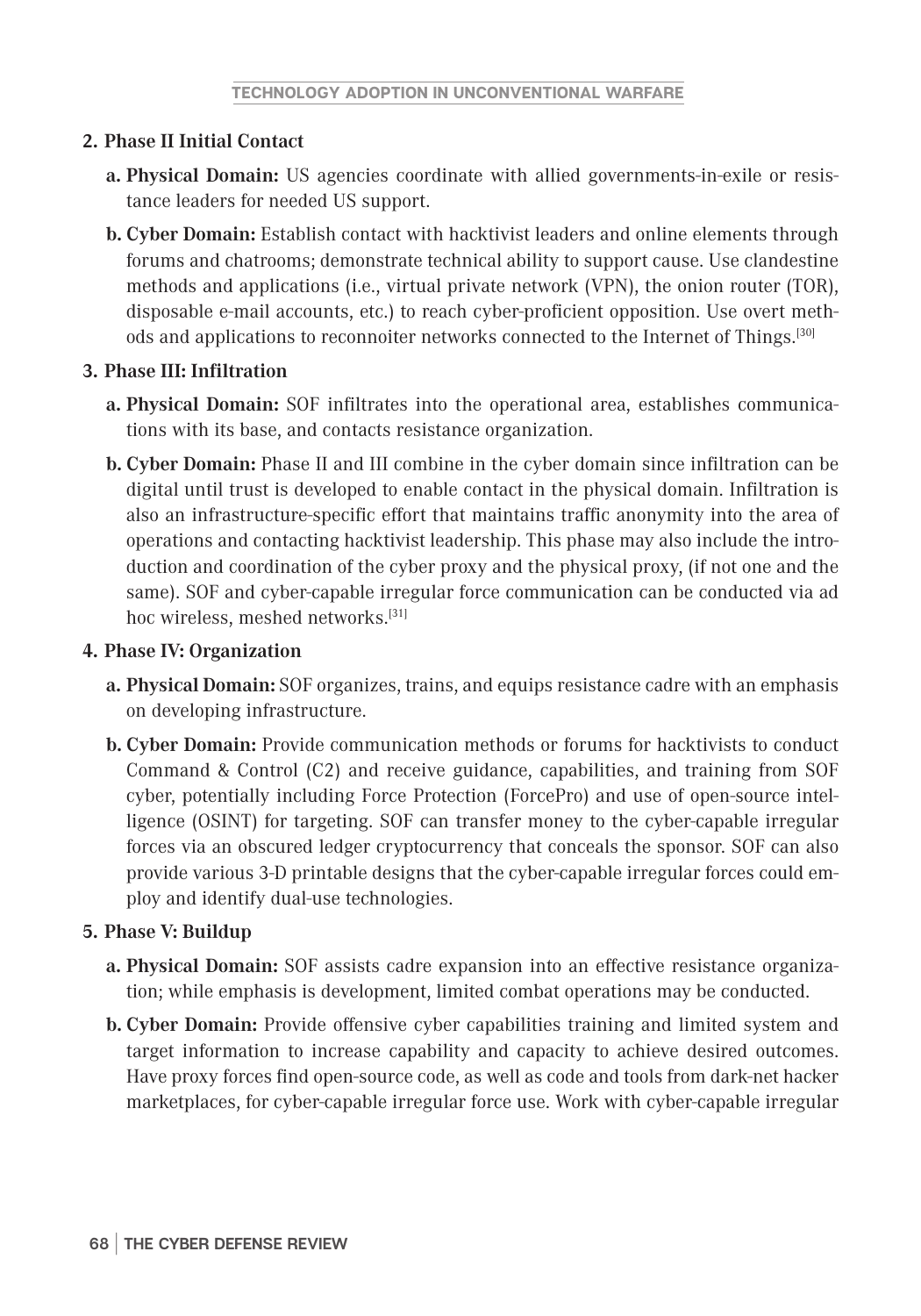#### **SEAN W. PASCOLI : MARK GRZEGORZEWSKI**

forces to produce both cyber effects and real-world effects. Create coordinated domain crossing effects for maximum effect.

## **6. Phase VI: Employment**

- **a. Physical Domain:** UW forces conduct combat operations until linkup with conventional forces or end of hostilities.
- **b. Cyber Domain:** Hacktivists conduct offensive cyber operations until strategic goals below the level of armed conflict are achieved, or until the desired decrease in the target nation's external cyber operations is reduced to acceptable levels. These effects should be scalable and reversible. Observe cyber-capable irregular forces to prevent employing effects that could harm critical infrastructure or the private sector that could also harm the occupied population. Also, ensure that cyber-capable irregular forces' effects are not undermining government-in-exile's political objectives. Finally, cyber-capable irregular forces may display hacked or other compromising, occupying force information to influence the information domain.<sup>[32]</sup>

## **7. Phase VII: Transition**

- **a. Physical Domain:** UW forces revert to national control, shifting to regular forces or demobilizing.
- **b. Cyber Domain:** The cyber proxy demobilizes and promotes national stability, ensuring the free information flow on the internet. Cyber-capable irregular forces restore cyber effects to the national government, retaining connectivity to infrastructure and networks. Preserve plausible deniability as to DoD affiliation, thereby (a) giving cyber-capable irregular forces and host nation government legitimacy with the population for home grown cyber operations, and (b) allowing the sponsoring government to employ similar tactics, techniques, and procedures elsewhere.

# **CONCLUSION**

What is old is new again. UW, which had assumed a tertiary role in the US' counterterrorism fight, has returned with a vengeance. As the threat of Russian dominance hangs over Eastern European countries, resistance within the context of unconventional warfare has once again become relevant. Instead of blindly following lessons of the past, the US must use technology and cyberspace within UW to effectively combat today's threats. The new thinking we advocate includes employing cyber-capable irregular forces in the cyber domain by enabling infrastructure and networks against occupying forces. What matters when enabling infrastructure and networks is intentions, and how it is engaged. Thus, SOF must persist in this space 24/7. Non-cyber resistance forces are routinely armed with lethal weaponry. DoD's reluctance to engage cyber proxies must come to an end.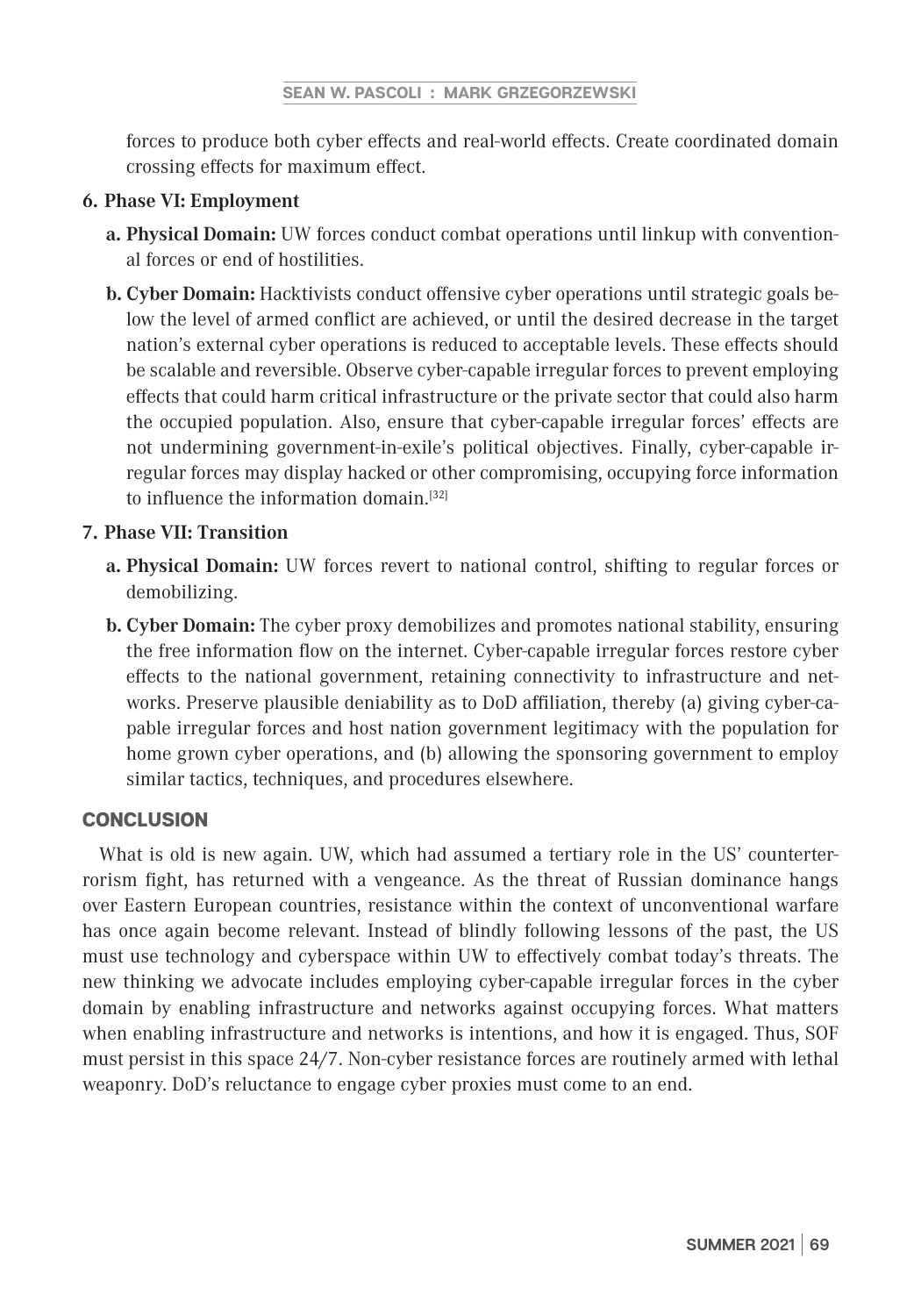Until senior leaders' comfort level with cyberspace operations matches their comfort level with tactical nuclear weapons, amphibious assaults, and carpet bombing, US military forces will continue to operate with one hand tied behind their back. The US must increase efforts at developing, enabling, and maintaining infrastructure and networks to take full advantage of its Cyber Mission Teams and Cyber Operating Forces. Once this paradigm shifts and US-SOCOM embraces the centrality of enabled infrastructure and networks, SOF will be much better positioned to compete more effectively with adversaries in the cyberspace domain, and, indeed, across domains. Until then, its technological edge in military cyberspace over near-peer competitors will continue to erode.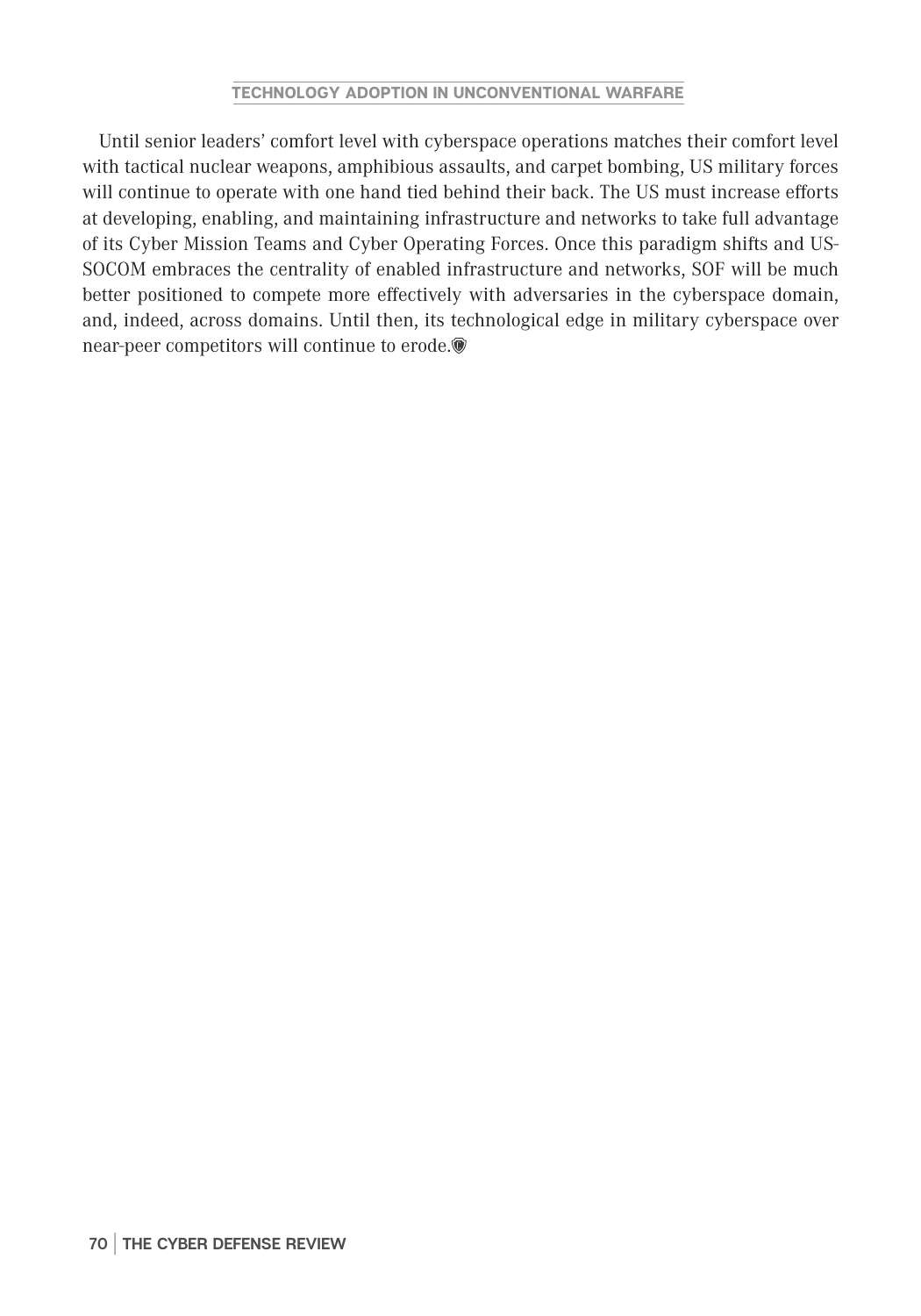#### **SEAN W. PASCOLI : MARK GRZEGORZEWSKI**

# NOTES

- 1. Deputy Secretary of Defense, "Directive-type Memorandum (DTM)-18-005 Authority for Support of Special Operations for Irregular Warfare (IW)," August 3, 2018, https://fas.org/irp/doddir/dod/dtm-18-005.pdf.
- 2. Hal Brands and Tim Nichols, "Special Operations Forces and Great-Power Competition in the 21st Century," American Enterprise Institute, August 2020, https://www.aei.org/wp-content/uploads/2020/08/Special-Operations-Forces-and-Great-Power-Competition-in-the-21st-Century.pdf.
- 3. Kevin Stringer and Glennis Napier, *Resistance Views: Essays on Unconventional Warfare and Small State Resistance*, *Tartu Resistance Seminar* (Tampa: JSOU Press, 2019), 66.
- 4. Nicu Popescu and Stanislav Secrieru, eds., *Hacks, Leaks and Disruption-Russian Cyber Strategies* (Paris: European Union, Institute for Security Studies, 2018).
- 5. Booz Allen Hamilton, *The Logic Behind Russian Military Cyber Operations* (Washington, DC: Booz Allen Hamilton, 2020).
- 6. Quentin Hodgson, Logan Ma, Krystyna Marcinek, and Karen Schwindt, *Fighting Shadows in the Dark: Understanding and Countering Coercion in Cyberspace*, (Santa Monica, CA: RAND, 2019).
- 7. Thomas Rid, *Active Measures: The Secret History of Disinformation and Political Warfare* (New York: Farrar, Straus and Giroux, 2020).
- 8. Otto Fiala, *Resistance Operating Concept* (Tampa: JSOU Press, 2019).
- 9. Kevin Stringer and Glennis Napier, *Resistance Views: Essays on Unconventional Warfare and Small State Resistance, Tartu Resistance Seminar* (Tampa: JSOU Press, 2019).
- 10. Otto Fiala, *Resistance Operating Concept* (Tampa: JSOU Press, 2019).
- 11. Ibid.
- 12. Kevin Stringer and Glennis Napier, *Resistance Views: Essays on Unconventional Warfare and Small State Resistance, Tartu Resistance Seminar* (Tampa: JSOU Press, 2019).
- 13. There are six A detachments in each Special Forces company. A major or a senior captain leads the 12-man team. Second in command is a warrant officer. Two noncommissioned officers, or NCOs, are trained in each of the five SF functional areas: weapons, engineering and demolitions, medicine, communications, operations and intelligence, and comprise the remainder of the team. All team members are Special Forces qualified and cross-trained in different skills as well as being multilingual.
- 14. White House, "National Cyber Strategy," September 2018, https://www.whitehouse.gov/wp-content/uploads/2018/09/ National-Cyber-Strategy.pdf.
- 15. 116th Congress, "SEC. 1299L. Functional Center for Security Studies in Irregular Warfare," *Small Wars Journal*, December 30, 2020, https://smallwarsjournal.com/blog/sec-1299l-functional-center-security-studies-irregular-warfare.
- 16. Tim Maurer, *Cyber Mercenaries* (Cambridge, UK: Cambridge University Press, 2018)
- 17. Ibid.
- 18. Quentin Hodgson, Logan Ma, Krystyna Marcinek, and Karen Schwindt, *Fighting Shadows in the Dark: Understanding and Countering Coercion in Cyberspace* (Santa Monica, CA: RAND, 2019).
- 19. Tim Maurer, *Cyber Mercenaries* (Cambridge, UK: Cambridge University Press, 2018).
- 20. Patrick Duggan, "UW in Cyberspace," *Special Warfare* 27, no. 1 (2014): 68-70.
- 21. Patrick Duggan, "Strategic Development of Special Warfare in Cyberspace," *Joint Force Quarterly*, October 1, 2015, https:// ndupress.ndu.edu/JFQ/Joint-Force-Quarterly-79/Article/621123/strategic-development-of-special-warfare-in-cyberspace/.
- 22. Patrick Duggan, Man, Computer, and Special Warfare, *Small Wars Journal,* January 4, 2016, https://smallwarsjournal. com/jrnl/art/man-computer-and-special-warfare.
- 23. Patrick Duggan, Why Special Operations Forces in US Cyber-Warfare? *The Cyber Defense Review* 1, no. 2 (2016), 73-79.
- 24. Benjamin Brown, "Expanding the menu: The case for cybersoc," *Small Wars Journal*, January 5, 2018, https://smallwarsjournal.com/jrnl/art/expanding-menu-case-cybersoc#:~:text=The%20United%20States%20military%20should,U.S.%20 interests%20and%20national%20security.
- 25. Brian Petit, Social Media and UW, Special Warfare 25, no. 2 (2012): 20-28.
- 26. Jonathan Lusthaus, *Industry of anonymity: Inside the business of cybercrime* (Cambridge, MA: Harvard University Press, 2018).
- 27. Mark Grzegorzewski, "Russian Cyber Operations: The Relationship between the State and Cybercriminals" in *Historical and legal aspects of cyber attacks on critical infrastructure*, edited by Denis Čaleta and James F. Powers (Ministry of Defense, Republic of Slovenia, Joint Special Operations University, and Institute for Corporative Security Studies, Ljubljana, Slovenia, 2020), 53-64.